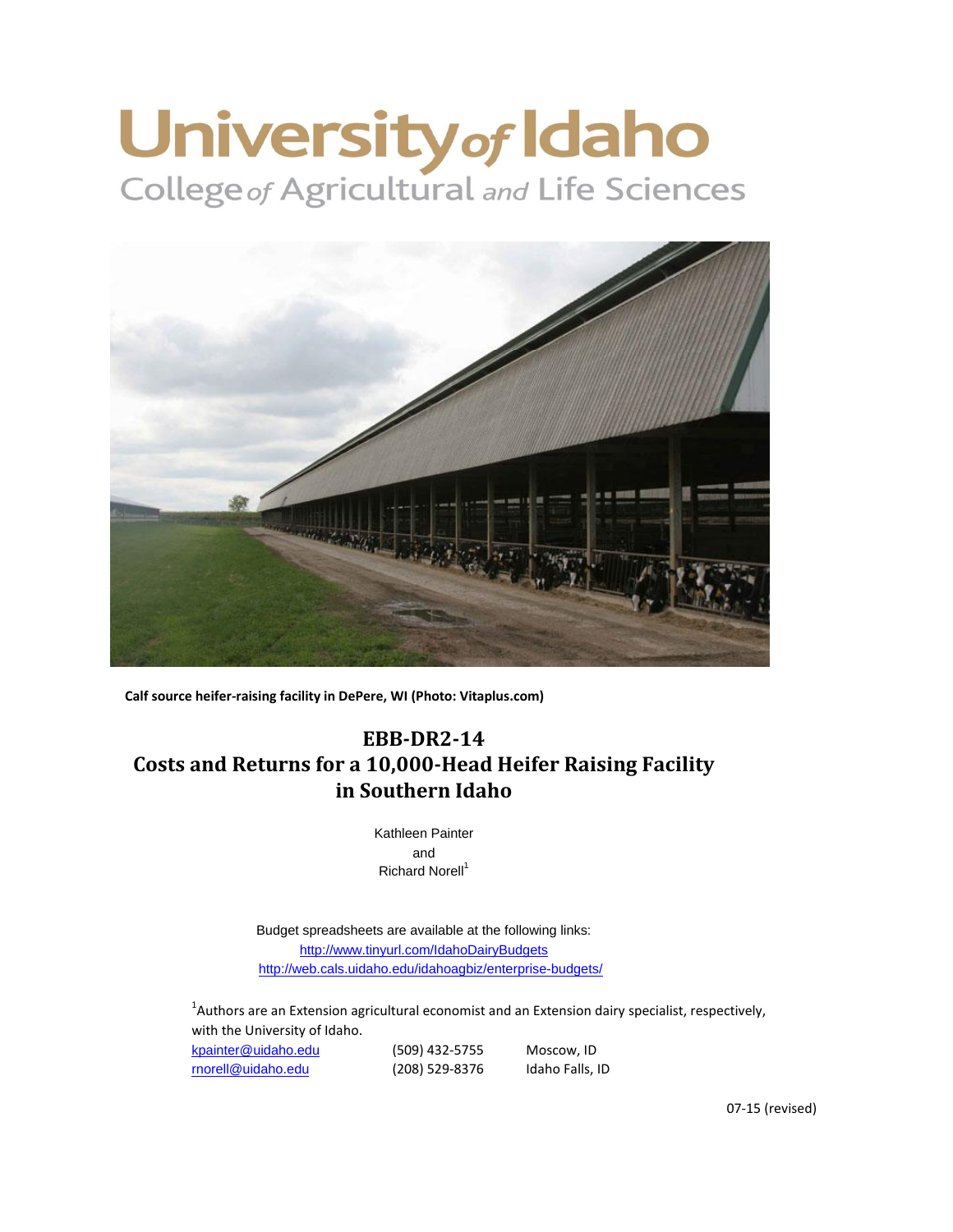## **Background & Assumptions**

Economic costs are used in the University of Idaho costs and returns estimates. All resources are valued based on market price or opportunity cost. This budget represents the average costs and returns per cow associated with a 10,000-head springer raising facility. Calves are brought in from baby calf ranches at about 400 pounds and raised to about 1100-1200 lb. They are sent to dairies when they are within 30-60 days of calving, depending on the dairies' preferences.

## **Facility Overview**

The site for this facility is about 100 acres, with one-third of the land used for composting manure. Pens have cement back curbs and scrape boxes, which are small pits outside the corral for scraping the manure into each day. A four-stall commodity barn is used for dried distillers' grain (DDG) and dry supplements. Silage is stored in two large pits and on asphalt beds. Most hay is tarped. There are five sets of scales for weighing feed around the facility.

The facility has an extensive set of corrals, mainly constructed from well casing posts and rod or cable fencing. There is a liquid manure pond as well as a composting area for solids. The compost is spread on farm ground. Approximately 2,500 tons of straw are used as bedding, or 0.25 per head. The value to the farm ground from this compost is assumed to cover the cost of transporting it to the farm ground. **Labor**

## Twelve full-time employees are used, with three employees feeding and three employees in charge of animal health. Three employees are in charge of all manure handling duties (no custom hauling or land application). The remaining employees include a supervisor and two floaters.

## **Feeds**

Heifer diets contain a blend of forages (hay, straw, corn silage, pushout from feed bunkers, ryegrass pellets), grain and by-production feeds (canola, distillers grains, barley, beet pulp) and mineral supplements. Diets are formulated for an average daily gain of 1.9 lb. Heifers are sorted each week by weight in 50-lb increment groups from 400 to 750 lb. Heifers are fed four different rations, depending on their weight. When the heifers reach 750 lb, energy is increased until they are pregnant, at which point it is cut back. This budget has four separate feed budgets, formulated for small heifers (24% of heifers), a pre-breeding group (24% of heifers), a breeding group (19% of heifers), and a pregnant group (34% of heifers). The rations for these different groups are presented in Table 1. Feed prices should be changed on the Feed Prices tab only, in order for these values to be consistent throughout the spreadsheet.

## **Herd Health**

Artificial insemination (AI) is used for breeding. A 70% average first conception is assumed for the first service. Heifers are pregnancy checked at 34 days and reconfirmed at 180 days. All non-breeders are culled at 14 months. About 3% are culled for nonbreeding.

**Issued in furtherance of cooperative extension work in agriculture and home economics, Acts of May 8 and June 30, 1914, in cooperation with the U.S. Department of Agriculture, Barbara Petty, Interim Director of Cooperative Extension System, University of Idaho, Moscow, Idaho 83843. The University of Idaho provides equal opportunity in education and employment on the basis of race, color, religion, national origin, gender, age, disability, or status as a Vietnamera veteran, as required by state and federal laws.**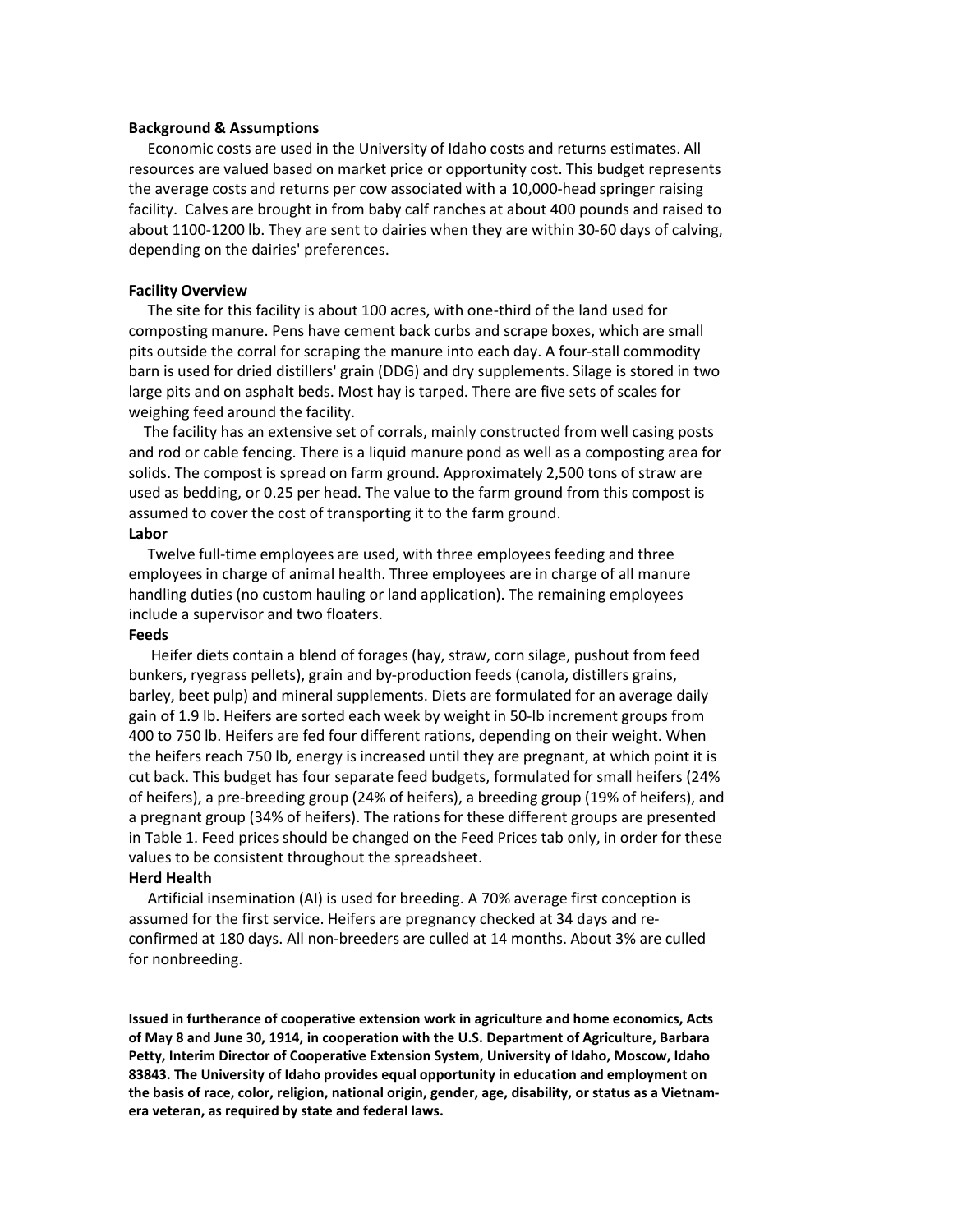# **Feed Prices**

*Make any feed price changes here, and their values will change throughout the spreadsheet.*

|                                 |             | 2014              |
|---------------------------------|-------------|-------------------|
| <b>Item</b>                     | <b>Unit</b> | <b>Price/unit</b> |
|                                 |             |                   |
| Feed:                           |             |                   |
| <b>Feeder hay</b>               | ton         | \$200.00          |
| <b>Straw</b>                    | ton         | \$56.00           |
| Corn silage, 33% DM, 15% shrink | ton         | \$45.00           |
| <b>Pushout</b>                  | ton         | \$0.00            |
| Canola                          | ton         | \$240.00          |
| <b>Distillers</b>               | ton         | \$190.00          |
| <b>Barley</b>                   | ton         | \$155.00          |
| <b>Beet pulp</b>                | ton         | \$182.00          |
| <b>Ryegrass pellets</b>         | ton         | \$170.00          |
| <b>Heifer molasses</b>          | ton         | \$254.00          |
|                                 |             |                   |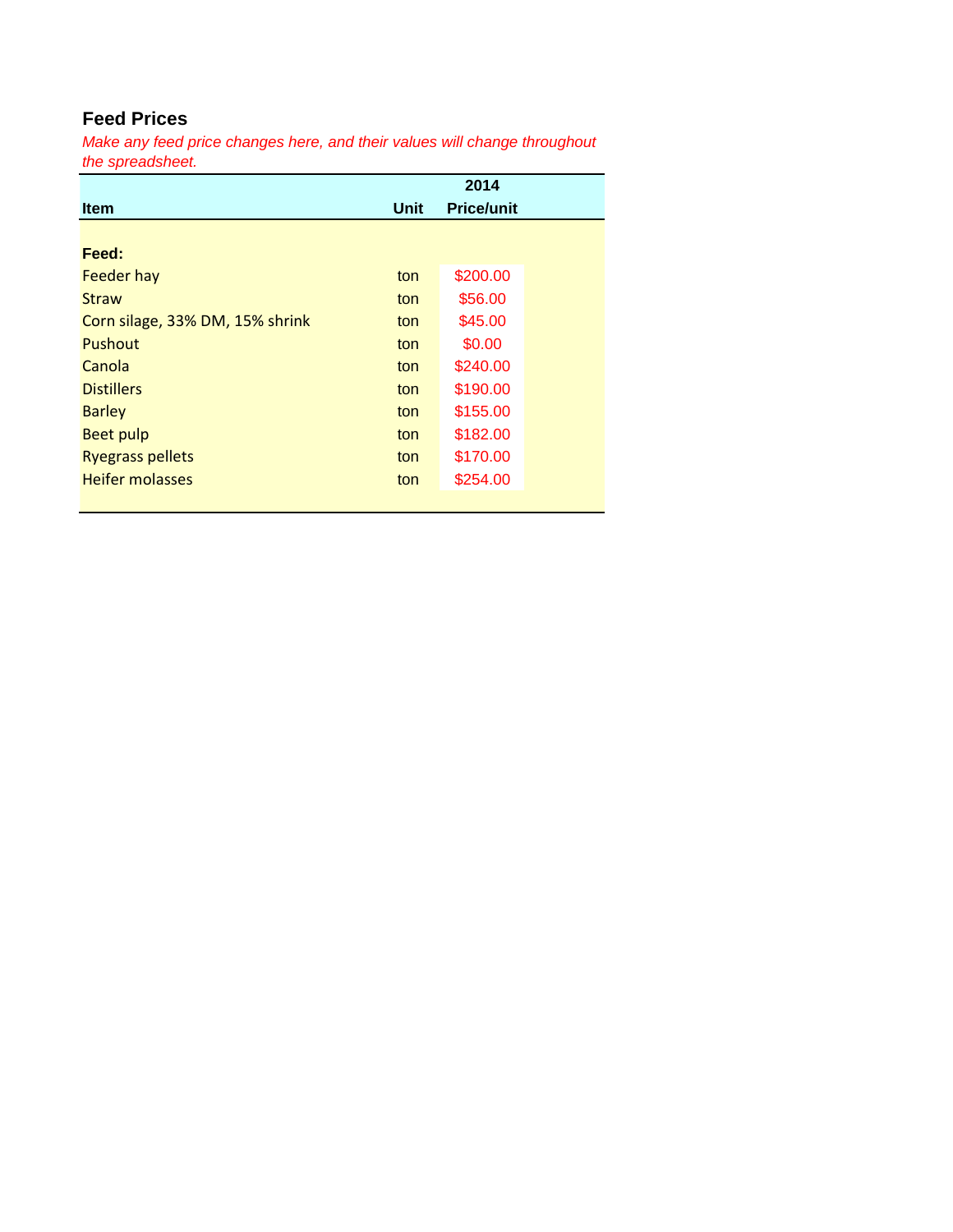|                        | <b>Small</b><br>heifers | Pre-<br>breeding | <b>Breeding</b> | Pregnant<br>heifers | All   |
|------------------------|-------------------------|------------------|-----------------|---------------------|-------|
| <b>NUMBER OF COWS:</b> | 2385                    | 2385             | 1875            | 3355                | 10000 |
| % by category:         | 24%                     | 24%              | 19%             | 34%                 | 100%  |

# **Table 1: Feed Rations by Stage of Growth for a 10,000-Head Custom Heifer Raising Facility**

|                                   | Small          | Pre-            |                 | Pregnant       |          |      |                | Annual      | Annual    | Daily     |
|-----------------------------------|----------------|-----------------|-----------------|----------------|----------|------|----------------|-------------|-----------|-----------|
| Item                              | <b>Heifers</b> | <b>Breeding</b> | <b>Breeding</b> | <b>Heifers</b> | Average  | Unit | Cost           | Cost/Dairy  | Cost/Head | Cost/Head |
|                                   | (lb/day)       | (lb/day)        | (lb/day)        | (lb/day)       | (lb/day) |      | $($ \$/ton $)$ |             |           |           |
| <b>Feed Costs by Growth Stage</b> |                |                 |                 |                |          |      |                |             |           |           |
| Feed (lb/head/yr):                |                |                 |                 |                |          |      |                | \$8,427,796 | \$842.78  | \$2.31    |
| Feeder hay                        | 13.00          | 17.15           | 17.25           | 15.75          | 15.71    | head | \$200.00       | \$5,733,885 | \$573.39  | \$1.57    |
| Straw                             | 0.00           | 0.00            | 1.85            | 3.50           | 1.52     | head | \$55.00        | \$152,683   | \$15.27   | \$0.04    |
| Corn silage, 33% DM, 15% shrink   | 13.00          | 13.20           | 18.50           | 15.00          | 14.75    | head | \$45.00        | \$1,211,340 | \$121.13  | \$0.33    |
| Pushout                           | 0.00           | 0.00            | 0.00            | 2.00           | 0.67     | head | \$0.00         | \$0         | \$0.00    | \$0.00    |
| Canola                            | 0.65           | 0.20            | 0.00            | 0.00           | 0.20     | head | \$240.00       | \$88,794    | \$8.88    | \$0.02    |
| <b>Distillers</b>                 | 0.75           | 0.20            | 0.00            | 0.00           | 0.23     | head | \$250.00       | \$103,375   | \$10.34   | \$0.03    |
| Barley                            | 2.25           | 0.55            | 0.00            | 0.00           | 0.67     | head | \$155.00       | \$188,904   | \$18.89   | \$0.05    |
| Beet pulp                         | 0.65           | 0.35            | 0.00            | 0.00           | 0.24     | head | \$182.00       | \$79,218    | \$7.92    | \$0.02    |
| Ryegrass pellets                  | 0.00           | 0.00            | 3.00            | 5.00           | 2.24     | head | \$170.00       | \$694,960   | \$69.50   | \$0.19    |
| Heifer molasses                   | 0.44           | 0.55            | 0.75            | 0.00           | 0.38     | head | \$254.00       | \$174,638   | \$17.46   | \$0.05    |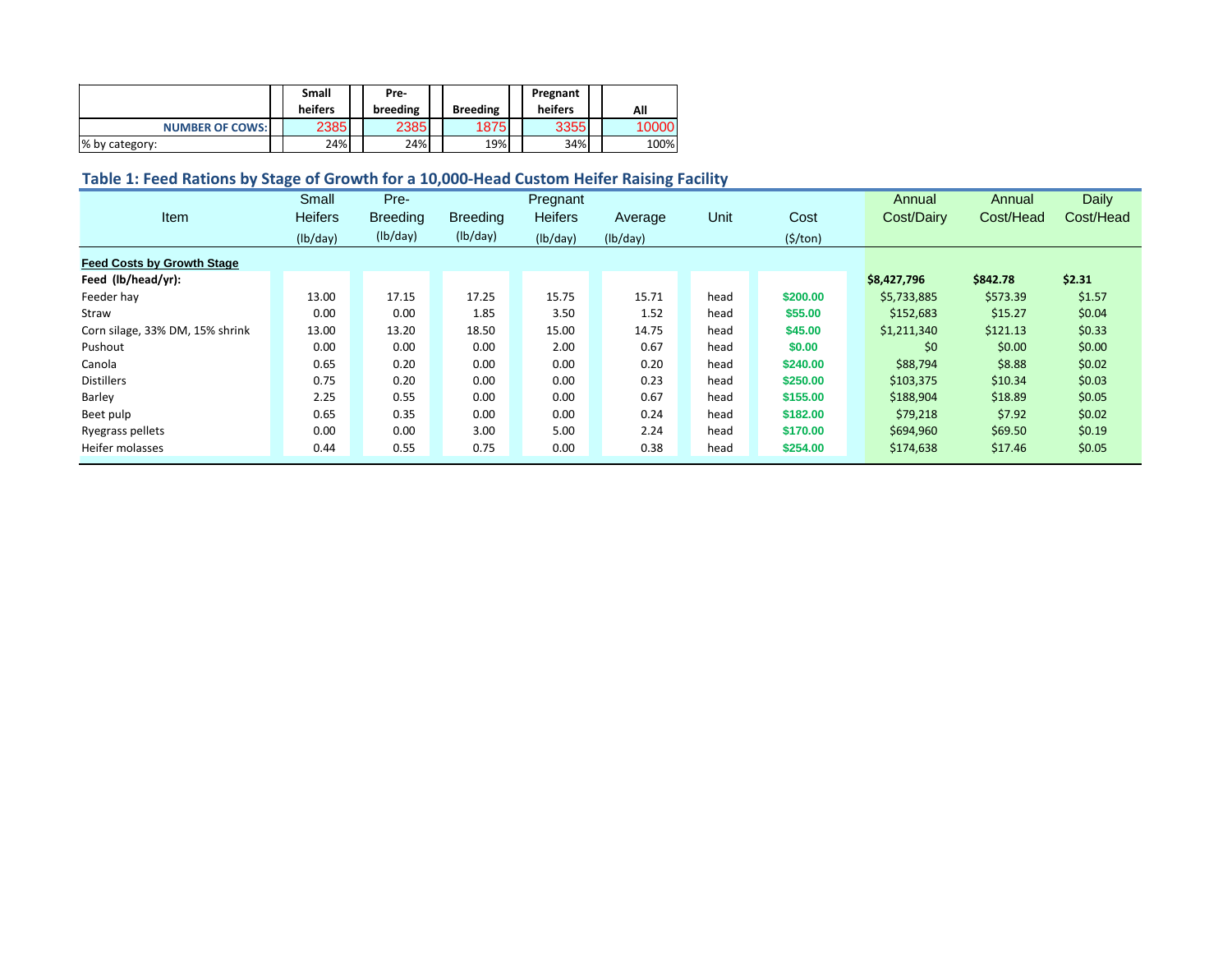## **NUMBER OF COWS:** 10000

## **Table 2: Annual Enterprise Budget for a 10,000-Head Custom Heifer Raising Facility**

| Price or<br>Quantity<br><b>Heifers</b><br>Cost <sup>1</sup><br>Unit<br>Per Head<br>Cost/Dairy<br>Cost/Head/Yr<br>Item<br>(lb/day)<br>$($ \$/ton $)$<br>\$1,864.30<br>\$18,642,960<br>Income:<br>0.959<br>10000<br>head<br>\$1,944.00<br>Springers per head<br>\$18,642,960<br>\$1,864.30<br><b>Operating Costs:</b><br>Feed (ton/head/yr):<br>\$8,481,643<br>\$848.16<br>15.71<br>head<br>10000<br>\$200.00<br>\$5,733,885<br>\$573.39<br>Feeder hay<br>10000<br>1.52<br>\$55.00<br>\$152,690<br>\$15.27<br>Straw<br>head<br>15.41<br>10000<br>\$45.00<br>\$1,265,171<br>\$126.52<br>Corn silage, 33% DM, 15% shrink<br>head<br>\$0.00<br>0.67<br>10000<br>\$0.00<br>\$0<br>Pushout<br>head<br>\$8.88<br>0.20<br>10000<br>\$88,790<br>Canola<br>head<br>\$240.00<br><b>Distillers</b><br>0.23<br>10000<br>\$250.00<br>\$103,371<br>\$10.34<br>head<br>10000<br>\$188,897<br>\$18.89<br>0.67<br>head<br>\$155.00<br>Barley<br>10000<br>\$7.92<br>Beet pulp<br>0.24<br>head<br>\$182.00<br>\$79,215<br>2.24<br>\$694,992<br>\$69.50<br>Ryegrass pellets<br>head<br>10000<br>\$170.00<br>0.38<br>Heifer molasses<br>10000<br>\$254.00<br>\$174,631<br>\$17.46<br>head<br>\$6,043,518<br>\$604<br>Other costs:<br>head<br>10000<br>\$39.75<br>\$397,500<br>\$39.75<br>Labor, including fringe costs<br>1.00<br>10000<br>Death loss<br>1%<br>head<br>\$1,864.30<br>\$186,430<br>\$18.64<br>\$77.52<br>\$775,200<br>\$77.52<br>1.00<br>10000<br>Veterinary, breeding, testing<br>head<br>0.25<br>10000<br>\$56.00<br>\$140,000<br>\$14.00<br>head<br>Straw<br><b>Supplies</b><br>1.00<br>10000<br>\$209.00<br>\$2,090,000<br>\$209.00<br>head<br>\$74.12<br>\$741,188<br>\$74.12<br>Repairs and maintenance<br>1.00<br>10000<br>head<br><b>Utilities</b><br>10000<br>\$30.18<br>\$301,800<br>\$30.18<br>1.00<br>head<br>Miscellaneous (fuel, insur., etc.)<br>1.00<br>head<br>10000<br>\$62.95<br>\$629,500<br>\$62.95<br>1.00<br>10000<br>\$78.19<br>\$781,900<br>\$78.19<br>Interest<br>head<br>\$14,525,161<br>\$1,452.52<br><b>Total Operating Costs</b><br>\$411.78<br><b>Net Returns Above Variable Costs</b><br>\$4,117,799<br>\$704,938<br>\$70.49<br><b>Fixed Costs:</b><br>10000<br>Capital recovery*<br>1.00<br>\$340,774<br>\$34.08<br>head<br>\$34.08<br>1.00<br>\$1,035.00<br>\$1,035<br>\$0.10<br>Insurance*<br>herd<br>$\mathbf{1}$<br>Overhead (2.5% Oper Costs)<br>1.00<br>$\mathbf 1$<br>\$363,129.01<br>\$363,129<br>\$36.31<br>herd<br>*See Table 2.<br>\$15,230,098<br>\$1,523.01<br><b>Total Costs (Operating and Fixed)</b> |                                      |  |        |  |             |          |
|-----------------------------------------------------------------------------------------------------------------------------------------------------------------------------------------------------------------------------------------------------------------------------------------------------------------------------------------------------------------------------------------------------------------------------------------------------------------------------------------------------------------------------------------------------------------------------------------------------------------------------------------------------------------------------------------------------------------------------------------------------------------------------------------------------------------------------------------------------------------------------------------------------------------------------------------------------------------------------------------------------------------------------------------------------------------------------------------------------------------------------------------------------------------------------------------------------------------------------------------------------------------------------------------------------------------------------------------------------------------------------------------------------------------------------------------------------------------------------------------------------------------------------------------------------------------------------------------------------------------------------------------------------------------------------------------------------------------------------------------------------------------------------------------------------------------------------------------------------------------------------------------------------------------------------------------------------------------------------------------------------------------------------------------------------------------------------------------------------------------------------------------------------------------------------------------------------------------------------------------------------------------------------------------------------------------------------------------------------------------------------------------------------------------------------------------------------------------------------------------------------------------------------------------------|--------------------------------------|--|--------|--|-------------|----------|
|                                                                                                                                                                                                                                                                                                                                                                                                                                                                                                                                                                                                                                                                                                                                                                                                                                                                                                                                                                                                                                                                                                                                                                                                                                                                                                                                                                                                                                                                                                                                                                                                                                                                                                                                                                                                                                                                                                                                                                                                                                                                                                                                                                                                                                                                                                                                                                                                                                                                                                                                               |                                      |  | No. of |  | Value or    | Value or |
|                                                                                                                                                                                                                                                                                                                                                                                                                                                                                                                                                                                                                                                                                                                                                                                                                                                                                                                                                                                                                                                                                                                                                                                                                                                                                                                                                                                                                                                                                                                                                                                                                                                                                                                                                                                                                                                                                                                                                                                                                                                                                                                                                                                                                                                                                                                                                                                                                                                                                                                                               |                                      |  |        |  |             |          |
|                                                                                                                                                                                                                                                                                                                                                                                                                                                                                                                                                                                                                                                                                                                                                                                                                                                                                                                                                                                                                                                                                                                                                                                                                                                                                                                                                                                                                                                                                                                                                                                                                                                                                                                                                                                                                                                                                                                                                                                                                                                                                                                                                                                                                                                                                                                                                                                                                                                                                                                                               |                                      |  |        |  |             |          |
|                                                                                                                                                                                                                                                                                                                                                                                                                                                                                                                                                                                                                                                                                                                                                                                                                                                                                                                                                                                                                                                                                                                                                                                                                                                                                                                                                                                                                                                                                                                                                                                                                                                                                                                                                                                                                                                                                                                                                                                                                                                                                                                                                                                                                                                                                                                                                                                                                                                                                                                                               |                                      |  |        |  |             |          |
|                                                                                                                                                                                                                                                                                                                                                                                                                                                                                                                                                                                                                                                                                                                                                                                                                                                                                                                                                                                                                                                                                                                                                                                                                                                                                                                                                                                                                                                                                                                                                                                                                                                                                                                                                                                                                                                                                                                                                                                                                                                                                                                                                                                                                                                                                                                                                                                                                                                                                                                                               |                                      |  |        |  |             |          |
|                                                                                                                                                                                                                                                                                                                                                                                                                                                                                                                                                                                                                                                                                                                                                                                                                                                                                                                                                                                                                                                                                                                                                                                                                                                                                                                                                                                                                                                                                                                                                                                                                                                                                                                                                                                                                                                                                                                                                                                                                                                                                                                                                                                                                                                                                                                                                                                                                                                                                                                                               |                                      |  |        |  |             |          |
|                                                                                                                                                                                                                                                                                                                                                                                                                                                                                                                                                                                                                                                                                                                                                                                                                                                                                                                                                                                                                                                                                                                                                                                                                                                                                                                                                                                                                                                                                                                                                                                                                                                                                                                                                                                                                                                                                                                                                                                                                                                                                                                                                                                                                                                                                                                                                                                                                                                                                                                                               |                                      |  |        |  |             |          |
|                                                                                                                                                                                                                                                                                                                                                                                                                                                                                                                                                                                                                                                                                                                                                                                                                                                                                                                                                                                                                                                                                                                                                                                                                                                                                                                                                                                                                                                                                                                                                                                                                                                                                                                                                                                                                                                                                                                                                                                                                                                                                                                                                                                                                                                                                                                                                                                                                                                                                                                                               |                                      |  |        |  |             |          |
|                                                                                                                                                                                                                                                                                                                                                                                                                                                                                                                                                                                                                                                                                                                                                                                                                                                                                                                                                                                                                                                                                                                                                                                                                                                                                                                                                                                                                                                                                                                                                                                                                                                                                                                                                                                                                                                                                                                                                                                                                                                                                                                                                                                                                                                                                                                                                                                                                                                                                                                                               |                                      |  |        |  |             |          |
|                                                                                                                                                                                                                                                                                                                                                                                                                                                                                                                                                                                                                                                                                                                                                                                                                                                                                                                                                                                                                                                                                                                                                                                                                                                                                                                                                                                                                                                                                                                                                                                                                                                                                                                                                                                                                                                                                                                                                                                                                                                                                                                                                                                                                                                                                                                                                                                                                                                                                                                                               |                                      |  |        |  |             |          |
|                                                                                                                                                                                                                                                                                                                                                                                                                                                                                                                                                                                                                                                                                                                                                                                                                                                                                                                                                                                                                                                                                                                                                                                                                                                                                                                                                                                                                                                                                                                                                                                                                                                                                                                                                                                                                                                                                                                                                                                                                                                                                                                                                                                                                                                                                                                                                                                                                                                                                                                                               |                                      |  |        |  |             |          |
|                                                                                                                                                                                                                                                                                                                                                                                                                                                                                                                                                                                                                                                                                                                                                                                                                                                                                                                                                                                                                                                                                                                                                                                                                                                                                                                                                                                                                                                                                                                                                                                                                                                                                                                                                                                                                                                                                                                                                                                                                                                                                                                                                                                                                                                                                                                                                                                                                                                                                                                                               |                                      |  |        |  |             |          |
|                                                                                                                                                                                                                                                                                                                                                                                                                                                                                                                                                                                                                                                                                                                                                                                                                                                                                                                                                                                                                                                                                                                                                                                                                                                                                                                                                                                                                                                                                                                                                                                                                                                                                                                                                                                                                                                                                                                                                                                                                                                                                                                                                                                                                                                                                                                                                                                                                                                                                                                                               |                                      |  |        |  |             |          |
|                                                                                                                                                                                                                                                                                                                                                                                                                                                                                                                                                                                                                                                                                                                                                                                                                                                                                                                                                                                                                                                                                                                                                                                                                                                                                                                                                                                                                                                                                                                                                                                                                                                                                                                                                                                                                                                                                                                                                                                                                                                                                                                                                                                                                                                                                                                                                                                                                                                                                                                                               |                                      |  |        |  |             |          |
|                                                                                                                                                                                                                                                                                                                                                                                                                                                                                                                                                                                                                                                                                                                                                                                                                                                                                                                                                                                                                                                                                                                                                                                                                                                                                                                                                                                                                                                                                                                                                                                                                                                                                                                                                                                                                                                                                                                                                                                                                                                                                                                                                                                                                                                                                                                                                                                                                                                                                                                                               |                                      |  |        |  |             |          |
|                                                                                                                                                                                                                                                                                                                                                                                                                                                                                                                                                                                                                                                                                                                                                                                                                                                                                                                                                                                                                                                                                                                                                                                                                                                                                                                                                                                                                                                                                                                                                                                                                                                                                                                                                                                                                                                                                                                                                                                                                                                                                                                                                                                                                                                                                                                                                                                                                                                                                                                                               |                                      |  |        |  |             |          |
|                                                                                                                                                                                                                                                                                                                                                                                                                                                                                                                                                                                                                                                                                                                                                                                                                                                                                                                                                                                                                                                                                                                                                                                                                                                                                                                                                                                                                                                                                                                                                                                                                                                                                                                                                                                                                                                                                                                                                                                                                                                                                                                                                                                                                                                                                                                                                                                                                                                                                                                                               |                                      |  |        |  |             |          |
|                                                                                                                                                                                                                                                                                                                                                                                                                                                                                                                                                                                                                                                                                                                                                                                                                                                                                                                                                                                                                                                                                                                                                                                                                                                                                                                                                                                                                                                                                                                                                                                                                                                                                                                                                                                                                                                                                                                                                                                                                                                                                                                                                                                                                                                                                                                                                                                                                                                                                                                                               |                                      |  |        |  |             |          |
|                                                                                                                                                                                                                                                                                                                                                                                                                                                                                                                                                                                                                                                                                                                                                                                                                                                                                                                                                                                                                                                                                                                                                                                                                                                                                                                                                                                                                                                                                                                                                                                                                                                                                                                                                                                                                                                                                                                                                                                                                                                                                                                                                                                                                                                                                                                                                                                                                                                                                                                                               |                                      |  |        |  |             |          |
|                                                                                                                                                                                                                                                                                                                                                                                                                                                                                                                                                                                                                                                                                                                                                                                                                                                                                                                                                                                                                                                                                                                                                                                                                                                                                                                                                                                                                                                                                                                                                                                                                                                                                                                                                                                                                                                                                                                                                                                                                                                                                                                                                                                                                                                                                                                                                                                                                                                                                                                                               |                                      |  |        |  |             |          |
|                                                                                                                                                                                                                                                                                                                                                                                                                                                                                                                                                                                                                                                                                                                                                                                                                                                                                                                                                                                                                                                                                                                                                                                                                                                                                                                                                                                                                                                                                                                                                                                                                                                                                                                                                                                                                                                                                                                                                                                                                                                                                                                                                                                                                                                                                                                                                                                                                                                                                                                                               |                                      |  |        |  |             |          |
|                                                                                                                                                                                                                                                                                                                                                                                                                                                                                                                                                                                                                                                                                                                                                                                                                                                                                                                                                                                                                                                                                                                                                                                                                                                                                                                                                                                                                                                                                                                                                                                                                                                                                                                                                                                                                                                                                                                                                                                                                                                                                                                                                                                                                                                                                                                                                                                                                                                                                                                                               |                                      |  |        |  |             |          |
|                                                                                                                                                                                                                                                                                                                                                                                                                                                                                                                                                                                                                                                                                                                                                                                                                                                                                                                                                                                                                                                                                                                                                                                                                                                                                                                                                                                                                                                                                                                                                                                                                                                                                                                                                                                                                                                                                                                                                                                                                                                                                                                                                                                                                                                                                                                                                                                                                                                                                                                                               |                                      |  |        |  |             |          |
|                                                                                                                                                                                                                                                                                                                                                                                                                                                                                                                                                                                                                                                                                                                                                                                                                                                                                                                                                                                                                                                                                                                                                                                                                                                                                                                                                                                                                                                                                                                                                                                                                                                                                                                                                                                                                                                                                                                                                                                                                                                                                                                                                                                                                                                                                                                                                                                                                                                                                                                                               |                                      |  |        |  |             |          |
|                                                                                                                                                                                                                                                                                                                                                                                                                                                                                                                                                                                                                                                                                                                                                                                                                                                                                                                                                                                                                                                                                                                                                                                                                                                                                                                                                                                                                                                                                                                                                                                                                                                                                                                                                                                                                                                                                                                                                                                                                                                                                                                                                                                                                                                                                                                                                                                                                                                                                                                                               |                                      |  |        |  |             |          |
|                                                                                                                                                                                                                                                                                                                                                                                                                                                                                                                                                                                                                                                                                                                                                                                                                                                                                                                                                                                                                                                                                                                                                                                                                                                                                                                                                                                                                                                                                                                                                                                                                                                                                                                                                                                                                                                                                                                                                                                                                                                                                                                                                                                                                                                                                                                                                                                                                                                                                                                                               |                                      |  |        |  |             |          |
|                                                                                                                                                                                                                                                                                                                                                                                                                                                                                                                                                                                                                                                                                                                                                                                                                                                                                                                                                                                                                                                                                                                                                                                                                                                                                                                                                                                                                                                                                                                                                                                                                                                                                                                                                                                                                                                                                                                                                                                                                                                                                                                                                                                                                                                                                                                                                                                                                                                                                                                                               |                                      |  |        |  |             |          |
|                                                                                                                                                                                                                                                                                                                                                                                                                                                                                                                                                                                                                                                                                                                                                                                                                                                                                                                                                                                                                                                                                                                                                                                                                                                                                                                                                                                                                                                                                                                                                                                                                                                                                                                                                                                                                                                                                                                                                                                                                                                                                                                                                                                                                                                                                                                                                                                                                                                                                                                                               |                                      |  |        |  |             |          |
|                                                                                                                                                                                                                                                                                                                                                                                                                                                                                                                                                                                                                                                                                                                                                                                                                                                                                                                                                                                                                                                                                                                                                                                                                                                                                                                                                                                                                                                                                                                                                                                                                                                                                                                                                                                                                                                                                                                                                                                                                                                                                                                                                                                                                                                                                                                                                                                                                                                                                                                                               |                                      |  |        |  |             |          |
|                                                                                                                                                                                                                                                                                                                                                                                                                                                                                                                                                                                                                                                                                                                                                                                                                                                                                                                                                                                                                                                                                                                                                                                                                                                                                                                                                                                                                                                                                                                                                                                                                                                                                                                                                                                                                                                                                                                                                                                                                                                                                                                                                                                                                                                                                                                                                                                                                                                                                                                                               |                                      |  |        |  |             |          |
|                                                                                                                                                                                                                                                                                                                                                                                                                                                                                                                                                                                                                                                                                                                                                                                                                                                                                                                                                                                                                                                                                                                                                                                                                                                                                                                                                                                                                                                                                                                                                                                                                                                                                                                                                                                                                                                                                                                                                                                                                                                                                                                                                                                                                                                                                                                                                                                                                                                                                                                                               |                                      |  |        |  |             |          |
|                                                                                                                                                                                                                                                                                                                                                                                                                                                                                                                                                                                                                                                                                                                                                                                                                                                                                                                                                                                                                                                                                                                                                                                                                                                                                                                                                                                                                                                                                                                                                                                                                                                                                                                                                                                                                                                                                                                                                                                                                                                                                                                                                                                                                                                                                                                                                                                                                                                                                                                                               |                                      |  |        |  |             |          |
|                                                                                                                                                                                                                                                                                                                                                                                                                                                                                                                                                                                                                                                                                                                                                                                                                                                                                                                                                                                                                                                                                                                                                                                                                                                                                                                                                                                                                                                                                                                                                                                                                                                                                                                                                                                                                                                                                                                                                                                                                                                                                                                                                                                                                                                                                                                                                                                                                                                                                                                                               |                                      |  |        |  |             |          |
|                                                                                                                                                                                                                                                                                                                                                                                                                                                                                                                                                                                                                                                                                                                                                                                                                                                                                                                                                                                                                                                                                                                                                                                                                                                                                                                                                                                                                                                                                                                                                                                                                                                                                                                                                                                                                                                                                                                                                                                                                                                                                                                                                                                                                                                                                                                                                                                                                                                                                                                                               |                                      |  |        |  |             |          |
|                                                                                                                                                                                                                                                                                                                                                                                                                                                                                                                                                                                                                                                                                                                                                                                                                                                                                                                                                                                                                                                                                                                                                                                                                                                                                                                                                                                                                                                                                                                                                                                                                                                                                                                                                                                                                                                                                                                                                                                                                                                                                                                                                                                                                                                                                                                                                                                                                                                                                                                                               |                                      |  |        |  |             |          |
|                                                                                                                                                                                                                                                                                                                                                                                                                                                                                                                                                                                                                                                                                                                                                                                                                                                                                                                                                                                                                                                                                                                                                                                                                                                                                                                                                                                                                                                                                                                                                                                                                                                                                                                                                                                                                                                                                                                                                                                                                                                                                                                                                                                                                                                                                                                                                                                                                                                                                                                                               |                                      |  |        |  |             |          |
|                                                                                                                                                                                                                                                                                                                                                                                                                                                                                                                                                                                                                                                                                                                                                                                                                                                                                                                                                                                                                                                                                                                                                                                                                                                                                                                                                                                                                                                                                                                                                                                                                                                                                                                                                                                                                                                                                                                                                                                                                                                                                                                                                                                                                                                                                                                                                                                                                                                                                                                                               |                                      |  |        |  |             |          |
|                                                                                                                                                                                                                                                                                                                                                                                                                                                                                                                                                                                                                                                                                                                                                                                                                                                                                                                                                                                                                                                                                                                                                                                                                                                                                                                                                                                                                                                                                                                                                                                                                                                                                                                                                                                                                                                                                                                                                                                                                                                                                                                                                                                                                                                                                                                                                                                                                                                                                                                                               |                                      |  |        |  |             |          |
|                                                                                                                                                                                                                                                                                                                                                                                                                                                                                                                                                                                                                                                                                                                                                                                                                                                                                                                                                                                                                                                                                                                                                                                                                                                                                                                                                                                                                                                                                                                                                                                                                                                                                                                                                                                                                                                                                                                                                                                                                                                                                                                                                                                                                                                                                                                                                                                                                                                                                                                                               | <b>Net Returns Above Total Costs</b> |  |        |  | \$3,412,862 | \$341.29 |

1Price for heifers is assumed to be cost plus 5%.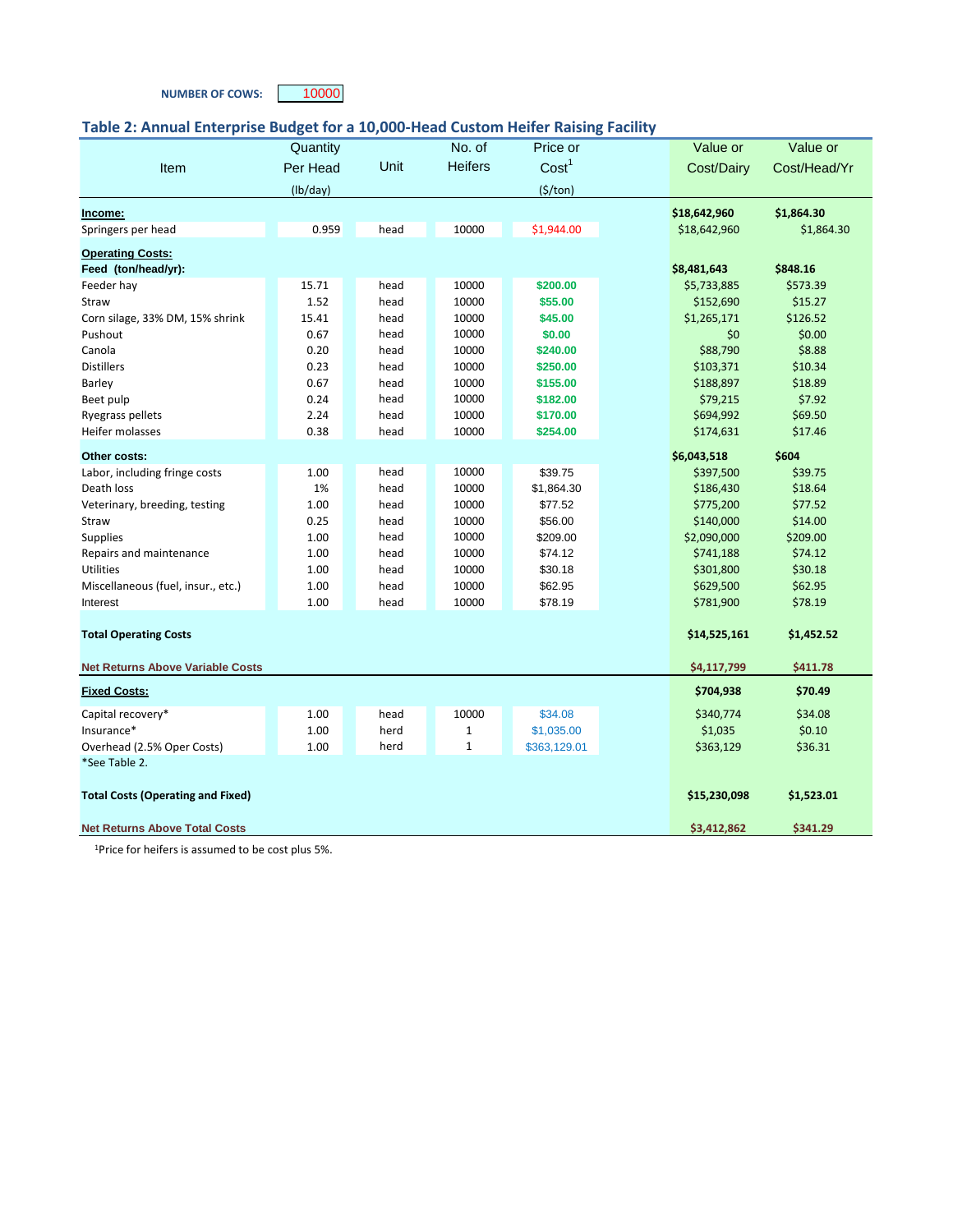## **Breakeven Price and Yield**

The first breakeven analysis below presents breakeven market prices (\$/head) that will cover operating costs, ownership costs, and total costs for the base total gain in the enterprise budget above, as well as for gains that are 10% above and below the base gain. The second breakeven analysis below presents breakeven gain that will cover operating costs, ownership costs, and total costs for the base price in the enterprise budget above, and for market prices that are 10% or 20% above and 10% below the base price. In the spreadsheet version (Excel), you can change the numbers in the percentages in the orange cells and all values will be updated. Costs, prices, and yields in this breakeven table are all linked to values in the budget above, so any changes in the budgets will be automatically updated in these breakeven analyses.

## **Breakeven Market Prices (\$/head):**

|                                 |         | Mortality<br>& Cull Rate |         | This study's<br>assumption: |         |
|---------------------------------|---------|--------------------------|---------|-----------------------------|---------|
|                                 | 2.5%    | 3.0%                     | 3.5%    | 4.0%                        | 4.5%    |
| <b>Operating Cost Breakeven</b> | \$1,490 | \$1,497                  | \$1,505 | \$1,513                     | \$1,521 |
| <b>Total Cost Breakeven</b>     | \$1,562 | \$1,570                  | \$1,578 | \$1,586                     | \$1,595 |

Authors: Kathleen Painter is a farm and ranch economics specialist in the University of Idaho Department of Agricultural Economics and Rural Sociology, Moscow. C. Wilson Gray is an Extension agricultural economist in the UI District III Extension Office.

Issued in furtherance of cooperative extension work in agriculture and home economics, Acts of May 8 and June 30, 1914, in cooperation with the U.S. Department of Agriculture, Charlotte Eberlein, Director of Cooperative Extension System, Universityof Idaho, Moscow, Idaho 83843. The University of Idaho provides equal opportunity in education and employment on the basis of race, color, religion, national origin, gender, age, disability, or status as a Vietnam-era veteran, as required by state and federal laws.